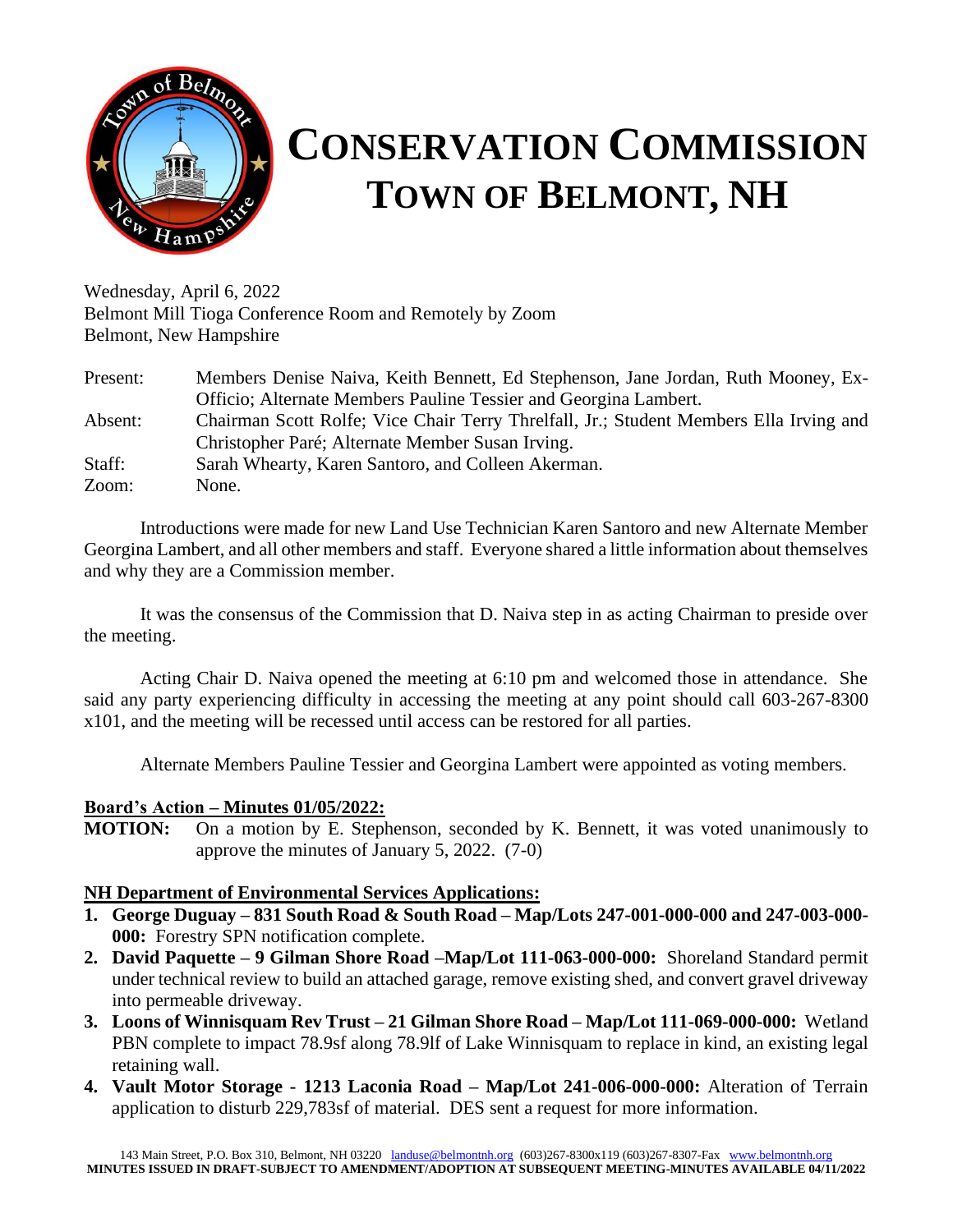- **5. Kimberly & Martin Conway – 31 Dutile Shore Road – Map/Lot 103-005-000-000:** Standard Dredge & Fill application under technical review to repair/replace existing 2' wide by 4' high pre-cast concrete block retaining wall along 100' of shoreline.
- **6. Scott Naismith – 50 Nancy Drive – Map/Lot 107-074-000-000:** Shoreland PBN rejected for Techo-Bloc patio. There is some history with this site. They got a permit to replace the driveway and were then asked to amend their permit for what was actually installed. They were also asked to amend their shoreland permit further for the patio. It was rejected because it was after-the-fact and they will need a full shoreland permit.
- **7. Kenneth Wilner – 12 Rodin Road – Map/Lot 111-054-000-000:** Shoreland application under technical review to construct fire pit and seating area using large non-congruous bluestone slabs with grass between; and Dredge & Fill application under technical review for construction of a perched beach.
- **8. Matthew & Timothy Morgan – 25 Wakeman Road – Map/Lot 111-020-000-000:** Shoreland PBN to impact 900sf of protected shoreland to remove paver path and decks, and install a pervious patio in the footprint of an existing deck.
- **9. Carolyn & Steven Buckley Trust – 198 Gardners Grove Road – Map/Lot 119-021-000-000:** Shoreland PBN accepted to impact 870sf of protected shoreland to construct addition, expanded deck and porch.
- **10. Kurt Nelson – Sunset Drive - Map/Lot 104-026-000-000:** Wetland PBN complete to impact 9sf of palustrine emergent wetland to install utility and anchor pole.
- **11. Tom Leeds – 120 Elaine Drive – Map/Lot 107-097-000-000:** Shoreland PBN under technical review to extend existing deck to end of home, and to build stairs off edge of walkway. Stairs will act as erosion and runoff control also.
- **12. Peter Lincoln – 515 Union Road – Map/Lot 222-072-000-000:** Statutory Permit by notification complete to replace existing failing 36" x 20' corrugated galvanized steel culvert with corrugated HDPE culvert in same footprint.

## **1. Current Planning Board & ARC:**

- **a. Planning Board Subdivision and Site Plan Regulation Amendments:**
	- **i.** The Board voted to amend the Subdivision Regulations for Private Road Standards for a Minor Subdivision of up to three lots to create frontage on a private road that would not be as costly to construct as a road built to Town standards. For a three-lot subdivision, they will only need a 30' right-of-way (ROW) and 14' with a solid base instead of a road with a 50' ROW and 24' of pavement.
	- **ii.** The Board voted to amend the Subdivision and Site Plan Regulations to allow waiving the ARC requirement in specific situations such as extensions.
- **iii.** The Board voted to amend the Subdivision and Site Plan Regulations for noticing requirements. This alternative could be a big cost savings to post notices to the website instead of the newspaper.
- **b. Paul Zuzgo for Raed Hertel Family Trust – Jamestown Road – Map/Lot 118-016-000-000:** The Planning Board denied a subdivision application, the applicant withdrew another subdivision application, and an application to subdivide one lot into seven was tabled for additional information about sewer, buildable areas and access. The major issue is the requirement that if any new lot is within 500' of municipal sewer, every new lot needs to connect. The applicant is requesting a waiver for the sewer requirement.
- **c. TAP Public House Inc. – 930 Laconia Road – Map/Lot 122-057-000-000:** The Planning Board denied an application without prejudice; to allow outdoor seating, expand the use to include the downstairs and add parking spaces. They will need to submit a new application for any proposals.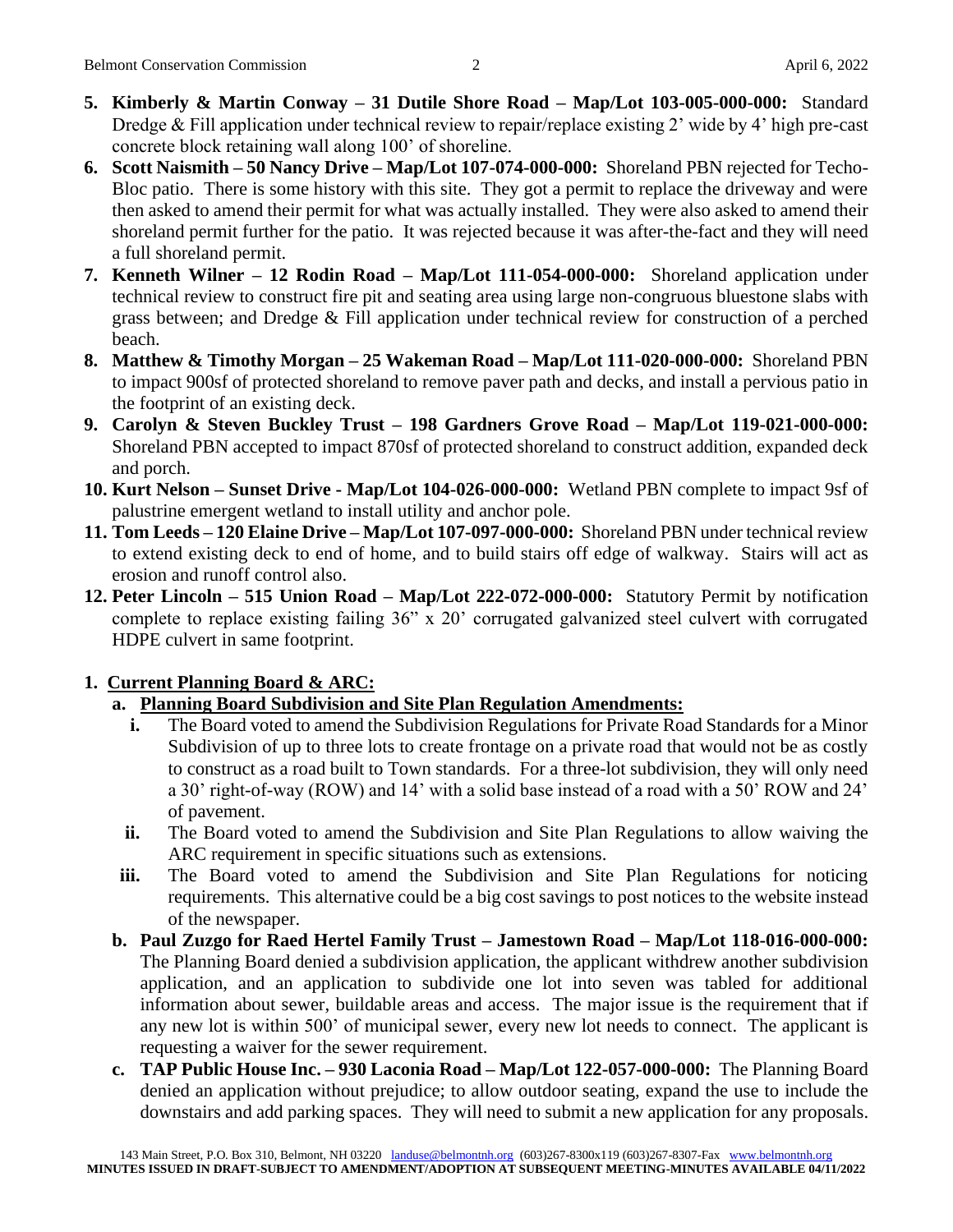- **d. Barton & McDonald Co. – 963 & 985 Laconia Road – Map/Lots 122-076-000-000 & 125-047- 000-000:** The Board closed their file for Earth Excavation approval because it has expired.
- **e. Ward Peterson – 661 Province Road – Map/Lot 226-074-000-000:** The Zoning Board granted a Special Exception of the Zoning Ordinance for a Contractor's Yard. The Planning Board approved a Site Plan request (Tree Service).
- **f. Aranosian Oil Company – 93 Daniel Webster Highway – Map/Lot 201-093-000-000:** The Planning Board approved a one-year extension of a previously approved Site Plan for a gas station, convenience store and food drive-thru window/lane. They have been waiting for NHDOT with regards to offsite improvements. As part of the project, NHDOT is requiring Ladd Hill be widened and a turning lane added. They are planning to demo the building mid-April, blast in mid-May and then work on the construction.
- **g. Matthew & Heather Gault – 682 Laconia Road – Map/Lot 230-043-000-000:** The Zoning Board granted a Special Exception of the Zoning Ordinance for a Contractor's Yard, storage of equipment trailers, aluminum frames, and pressure treated lumber. The Planning Board tabled a Site Plan request. Waivers for Screening and Stormwater Management and Report were denied.
- **h. Route 106 Realty Trust – 26 & 36 Laconia Road – Map/Lots 205-050-000-000, 205-052-000- 000, and 205-054-000-000:** The Planning Board approved an amendment to a previous Site Plan to include a Conditional Use Permit for a subordinate dwelling unit, and also approved a lot merger for lots 205-052-000-000 and 205-054-000-000.
- **i. Route 106 Realty Trust – Laconia Road – Map/Lot 217-108-000-000:** The Planning Board approved a Site Plan request for a Contractor's Yard (limo service) and a Conditional Use Permit for a subordinate dwelling unit. ZBA approval is still needed.
- **j. Route 106 Realty Trust – Laconia Road & 28 Corriveau Way – Map/Lot 217-114-000-000:** The Planning Board tabled a Site Plan request for a Contractor's Yard, commercial building (motor vehicle & trailer service, professional offices, light manufacturing, retail stores and a service business), and a Conditional Use Permit for a subordinate dwelling unit to April 25, 2022. A Change of Tenant application will be required for each new business. If it is an intensive change of use, they would need to see the Planning Board again. We are waiting on test pits because there is septic under the parking area. The majority of the lot is paved, with a detention pond and the building. The applicant has requested an additional continuance to the May meeting.
- **k. Vault Motor Storage – 1213 Laconia Road – Map/Lot 241-006-000-000:** The Planning Board approved a Site Plan request for a 2-story, self-storage facility with an accessory structure and a Conditional Use Permit for lot coverage. This is just down the street from the original Vault Storage location. NHDOT has worked on driveway permits for temporary access to cross Route 106 but it will be closed at the end of construction.
- **l. Lakeview at Belmont, LLC – 89 Ladd Hill Road – Map/Lots 201-066-000-000 & 201-067- 000-000:** The Planning Board reviewed a design for ten 2-bedroom detached condominium units in an Open Space Subdivision, and four single-family residential lots, common area, and convertible area, while maintaining the golf course. The applicant has made significant changes to their proposal so they will be asked to go back to the ARC.
- **m. ConvenientMD – 77 Daniel Webster Highway – Map/Lot 201-029-001-000:** The Planning Board voted to bring them in for a Compliance Hearing regarding the poor slope conditions.
- **n. Gilmanton Sand & Gravel – 28 Stone Road – Map/Lot 245-001-000-000:** The Planning Board tabled an application for Earth Excavation for a new quarry because additional information is required. They will be using the existing infrastructure.
- **o. Craig Roeder – 60 Bean Hill Road – Map/Lot 218-004-001-000**: There was an ARC review of a Subdivision proposal to subdivide one lot into two residential lots. A previous subdivision condition prevents an additional subdivision due to sight distance. The Planning Board agreed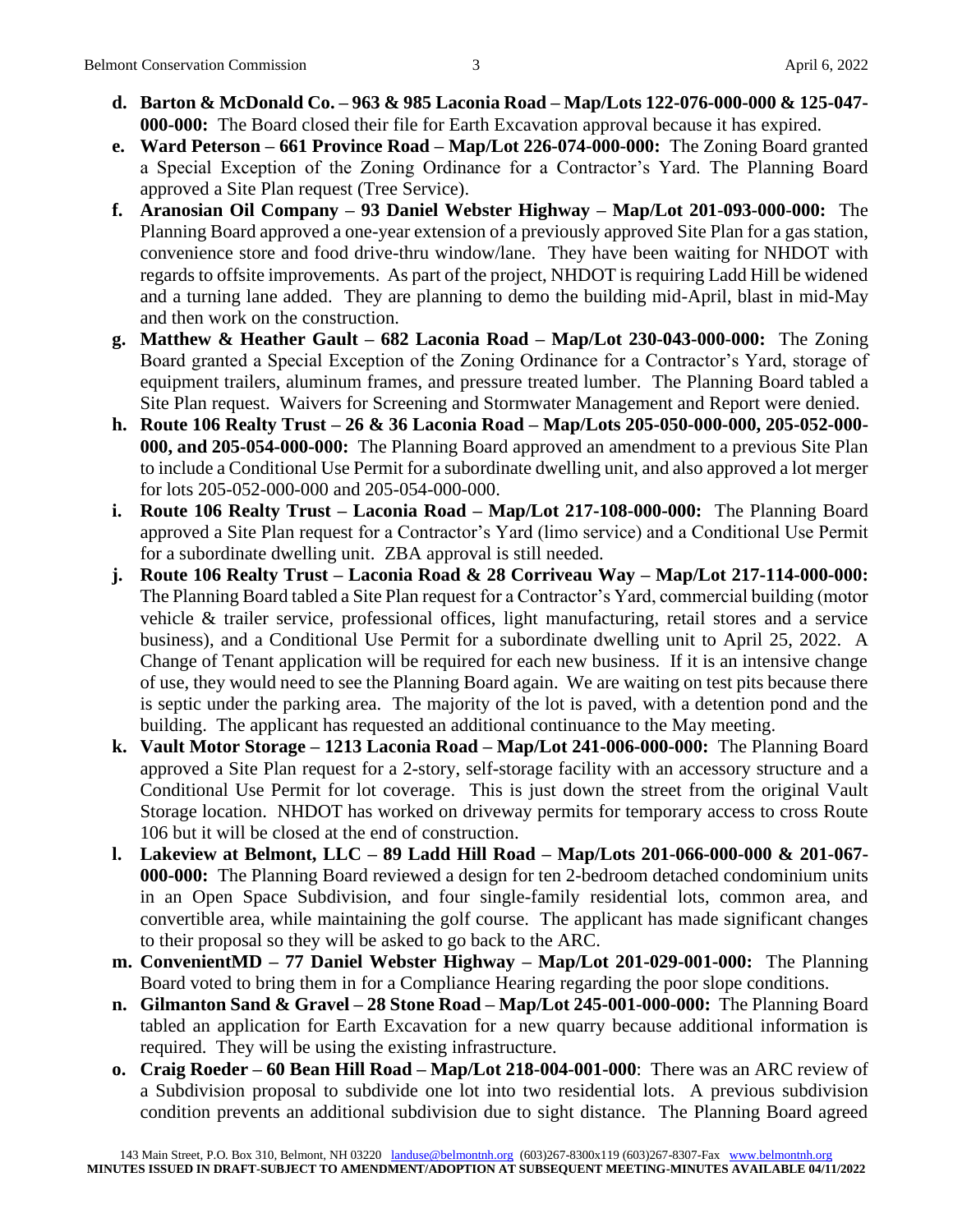that if Mr. Roeder could show appropriate sight distance, the Board would consider a new subdivision proposal.

- **p. Lakes Landscape Materials LLC – 963 Laconia Road – Map/Lot 122-076-000-000:** There was an ARC review of a Site Plan proposal to run a retail landscape materials yard. They decided not to move forward.
- **q. 46 Horne Road LLC – 46 Horne Road – Map/Lot 218-119-000-000:** There was an ARC review for a 9-lot subdivision. This proposal is for a frontage subdivision with no new road.
- **r. Grenier Family Revocable Trust – Depot Street – Map/Lot 235-032-000-000:** There was an ARC review of a Site Plan proposal for commercial building and associated site improvements for trailer sales/repair facility.

## **2. Current Zoning Board:**

- **a. David & LeeAnn Fay Ellis – 3 Welcome Road – Map/Lot 121-026-000-000:** The Board granted two Variances of the Zoning Ordinance to replace a manufactured unit closer to Perkins Road and Welcome Road than allowed.
- **b. Route 106 Realty Trust – 54 Peggy Drive – Map/Lot 210-017-000-000:** The Board granted a Variance to construct a single-family residence in the Commercial Zone. They will be applying for a variance from the Zoning Board for the billboards.

### **Projects:**

### **1. Main Street/Depot Street Intersection – NHDOT Project – Priority Resources Areas:**

NHDOT contacted the Town to talk about the Main Street/Depot Street project and if the Town had a priority mitigation list. The project will be advertised in October 2024. S. Whearty worked with Rick Ball (former Land Use Technician) and there is not a list. This might be a good opportunity to learn about it and work together to develop a list. When big projects are required to provide off-site mitigation, the funds can be directly applied to Town-prioritized projects. The intersection project will likely have environmental impacts and NHDOT was trying to determine if the Town has identified any priority mitigation areas in their work area.

R. Mooney said she has been working on this project since she was elected. It is a dangerous intersection. Senators, NHDOT representatives and the highway commissioner have visited the project area and moved the project higher up on their list. The Town has no control over the project because they are state roads. Parking spaces have already been eliminated on Main Street to help large trucks make the turn onto Main Street.

S. Whearty said Rick Ball emailed an info sheet to S. Rolfe about the list. All members should brainstorm for discussion at a future meeting.

## **Budget/Expenditures:**

## **Bartlett Tree Service:**

S. Whearty reported that the \$2,300 cost of treatment for the trees in downtown came from the Building & Grounds budget and not the Conservation Commission budget. The Boost liquid treatment was done as part of the Village Revitalization.

#### **Complaints/Violations/Concerns/General Info:**

#### **Zoom Meetings:**

S. Whearty inquired if the Commission wishes to continue offering a Zoom option for meeting access now that the Selectmen have removed the mask mandate. It was noted that 4 members must be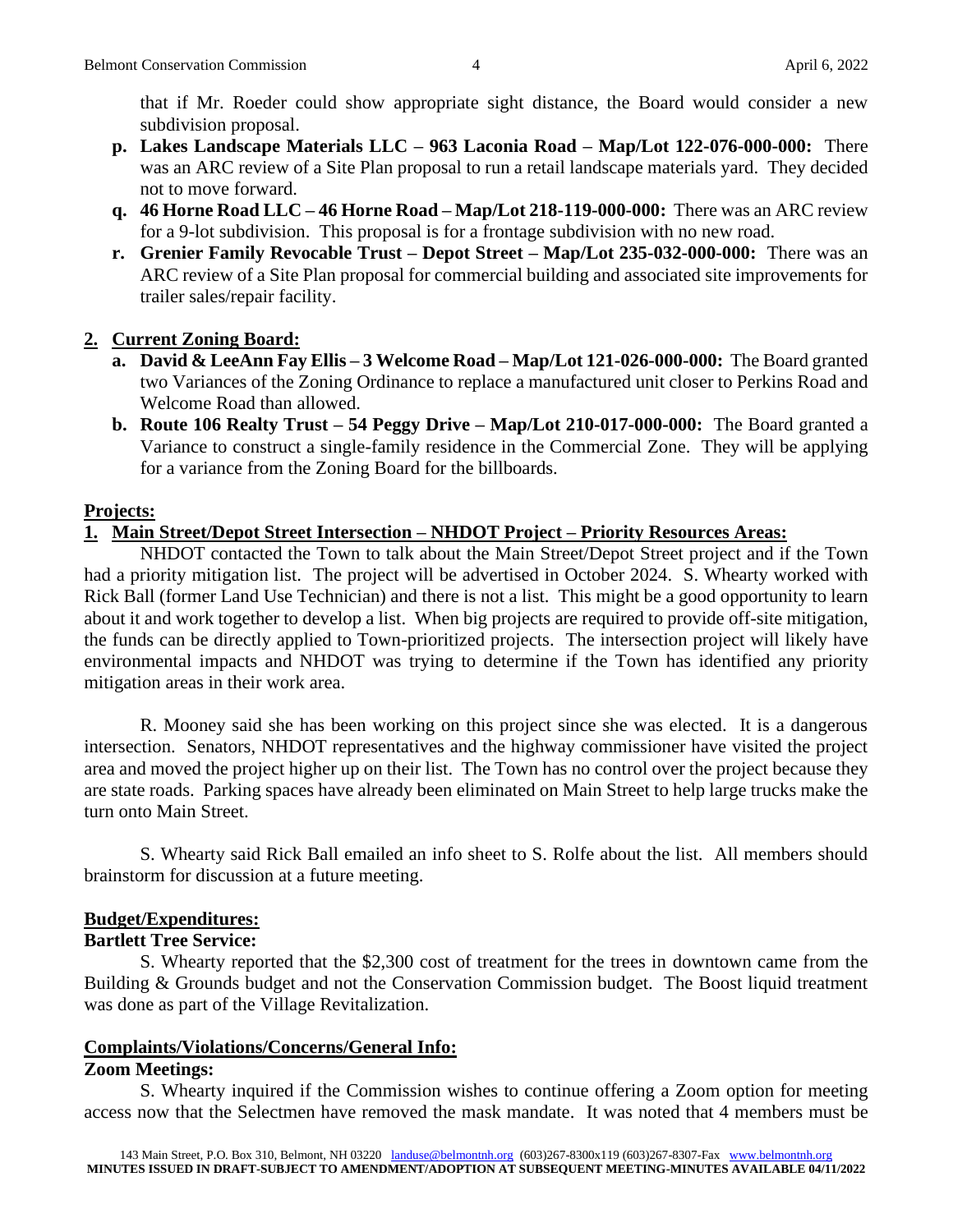physically present in the meeting room to meet quorum requirements.

**MOTION:** On a motion by K. Bennett, seconded by E. Stephenson, it was voted unanimously to continue offering Zoom meeting access for the Conservation Commission. (7-0)

#### **Elections:**

It was the consensus of the Commission to wait until all members can be present to hold elections.

#### **Student Members:**

The Commission discussed finding new student members. D. Naiva suggested changing the current member application form for student use by removing the "must be age 18" requirement only for student applicants. It was noted that student members are approved by the Conservation Commission and not through the Selectboard. D. Naiva will contact the high school about finding new applicants.

#### **May Meeting:**

D. Naiva shared that Ms. Donna Hepp from the Belknap County Conservation District (BCCD) will be joining our May meeting to discuss utilizing the grant money obtained to develop a plan for the Tioga and Currier-Sanborn properties. These locations have no trail networks and may need mitigation for invasive species. Please think about what you would like to see.

#### **Belmont Old Home Day:**

D. Naiva would like to offer a booth again this year. Last year there was a plant sale and a raffle. E. Stephenson was there representing the Winnisquam Watershed Network and P. Tessier was there for the Silver Lake Association. She had samples of milfoil and other invasives.

There was discussion about free water testing for people with wells. Some years ago, kits were collected and distributed that were tested at a lab in Concord. R. Mooney asked what it tests for. D. Naiva explained there are different levels of testing and she will check into what is available. She thinks it is important to increase awareness about water quality.

#### **Andrew Sanborn Farm:**

The Commission discussed problems at the property. There were pallets burned in front of the gates that left several hundred nails which are a danger to people and animals. K. Santoro will ask DPW if they can remove the nails from the area. The "No Parking" and "No ATVs" signs have been stolen. There are more bullet holes in other signs. The location is tricky because it is at the intersection of Belmont, Gilford and Gilmanton. Local authorities determined the gate location is in Belmont even though the road is in Gilford.

There is a significant safety issue with the shooting that is happening because someone could be shot walking down the trail. About 15 trees have been cut down from shooting. There could also be a ricochet. The Belmont Police Department will be monitoring the area. The beaver pond was posted and shooting was shut down.

#### **Land Use Packets for Comments:**

Currently the Chairman receives packets from Planning and Zoning for any new proposals and may comment on those projects so the Commission has input. The person reviewing the packets is not required to be the Chairman.